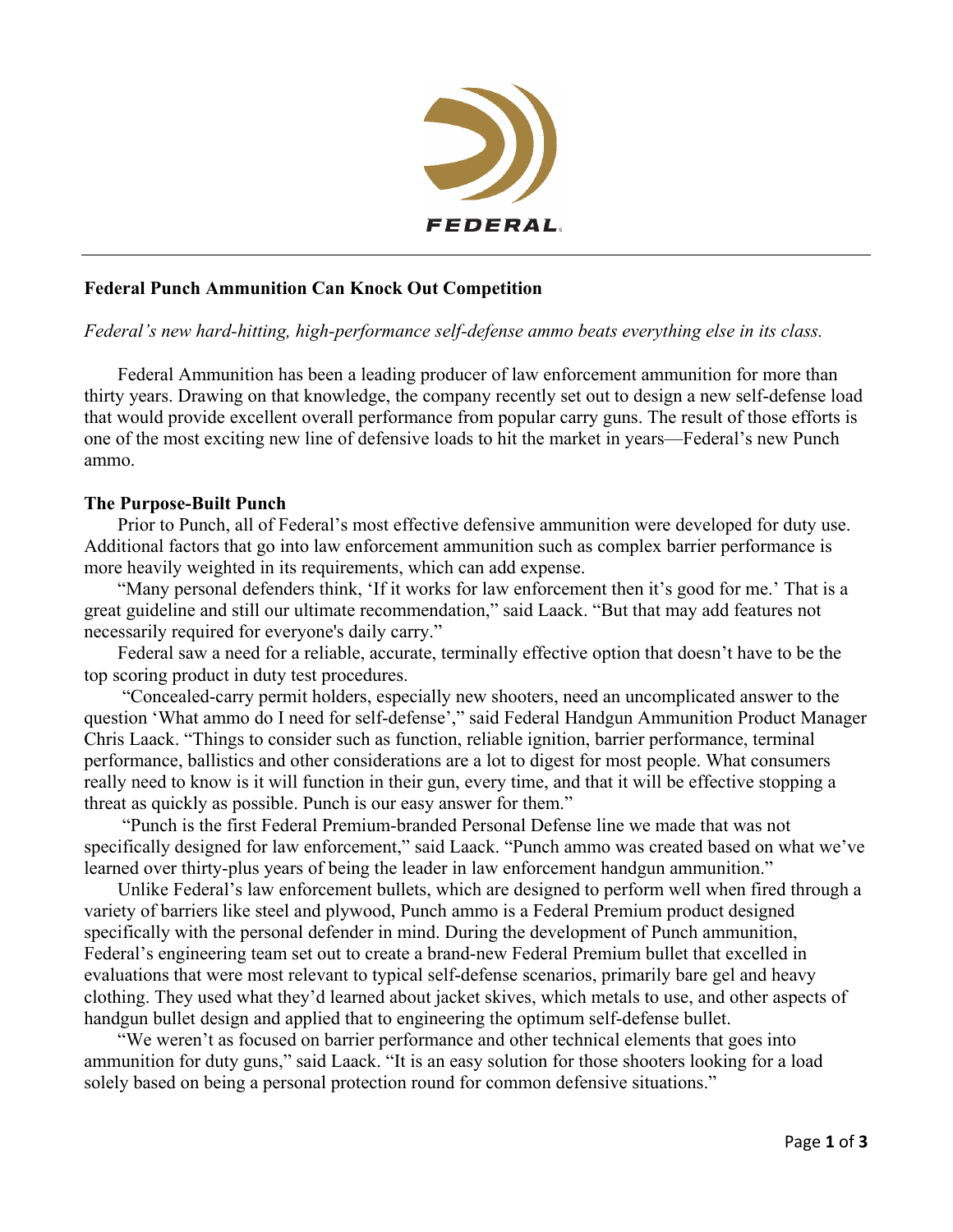With their goal of creating an effective self-defense load for the most common self-defense scenarios in mind, Laack along with the product development and engineering teams at Federal began evaluating bullet designs to provide superior performance while maintaining a specific goal for pricing.

### **Building a Federal Premium Defense Bullet**

To accomplish this goal, Federal's teams focused on making an effective Premium option through simplicity. This is something only possible to achieve through decades of market leadership which Federal is known for.

"Simply put, we know more about making duty and defensive bullets than anyone," said Laack. "We used that knowledge and experience to create a product to specifically meet the needs of selfdefense with a handgun. The result of that hard work is Punch."

Punch initially launched in five cartridges, all of which utilize bullets that are optimized for proper expansion and penetration in that specific caliber. Rather than developing a single bullet design for all five loads, the team at Federal evaluated each caliber individually and determined which bullet design and weight would work most effectively for each load.

Since the bullets weren't specifically designed to perform in FBI protocol testing, Laack and his team spent time tuning each Punch load to meet the needs of the self-defense shooter—namely reliable expansion and enough penetration.

"We looked at specifications from our Hydra-Shok Deep, HST and other bullet designs, and took what made sense for Punch," said Laack. "We selected whatever elements worked best for each individual caliber. We then played with thickness of the jacket, skive depth, hollow point geometry and even differences in lead cores to build the recipe for Punch."

The result is a blend of good overall performance from a Federal Premium bullet that was designed specifically for self-defense applications.

"We just used a softer lead, so the jacket skiving gives you the nice opening." Laack said. "The softer lead produces a more traditional kind of mushroom around the jacket."

In doing this, Federal managed to produce a high-performing hollow point defensive load that meet all its specific design goals.

"The fact that that we're launching Punch in the top five, most popular, self-defense chamberings on the market—all at once—makes a statement," said Laack. "Typically, a new self-dense ammunition is launched in only one or two calibers then others are added later. But not Punch, we believe in it and know shooters looking for effective defensive ammunition with its specific features will love it."

Also, in the build, Federal utilized nickel-plated cases, high quality powders, reliable primers with primer seal. Proven bullet profiles and geometry for reliable feeding.

The five Punch options include a .380 Auto 85-grain offering with a muzzle velocity of 1,000 feet per second, a .38 Special +P 120-grain load at 1,070 fps, a 9mm 147-grain load at 1,150 fps, a .40 S&W 16-grain load at 1,130 fps, and a .45 Auto 230-grain load at 890 fps. What's more, all these loads will be available immediately, and with MSRPs from \$15.95 to \$20.95 per box of 20.

### **Punch Outperforms Competition**

"Federal's best, top-of-the line self-defense ammunition will always come from the superior performance of HST and Hydra-Shok Deep, designed for duty guns and to meet FBI protocol measures," said Laack. "But, now for those shooters that don't care so much about those aspects, and just want good, solid performance can rely on Punch."

To prove that Punch ammo lived up to its promises of better penetration and expansion than competing defensive loads, Federal's engineering team conducted a side-by-side evaluation of Punch 9mm ammo with other 9mm self-defense bullets, at its price point, at the company's Anoka, Minnesota facility.